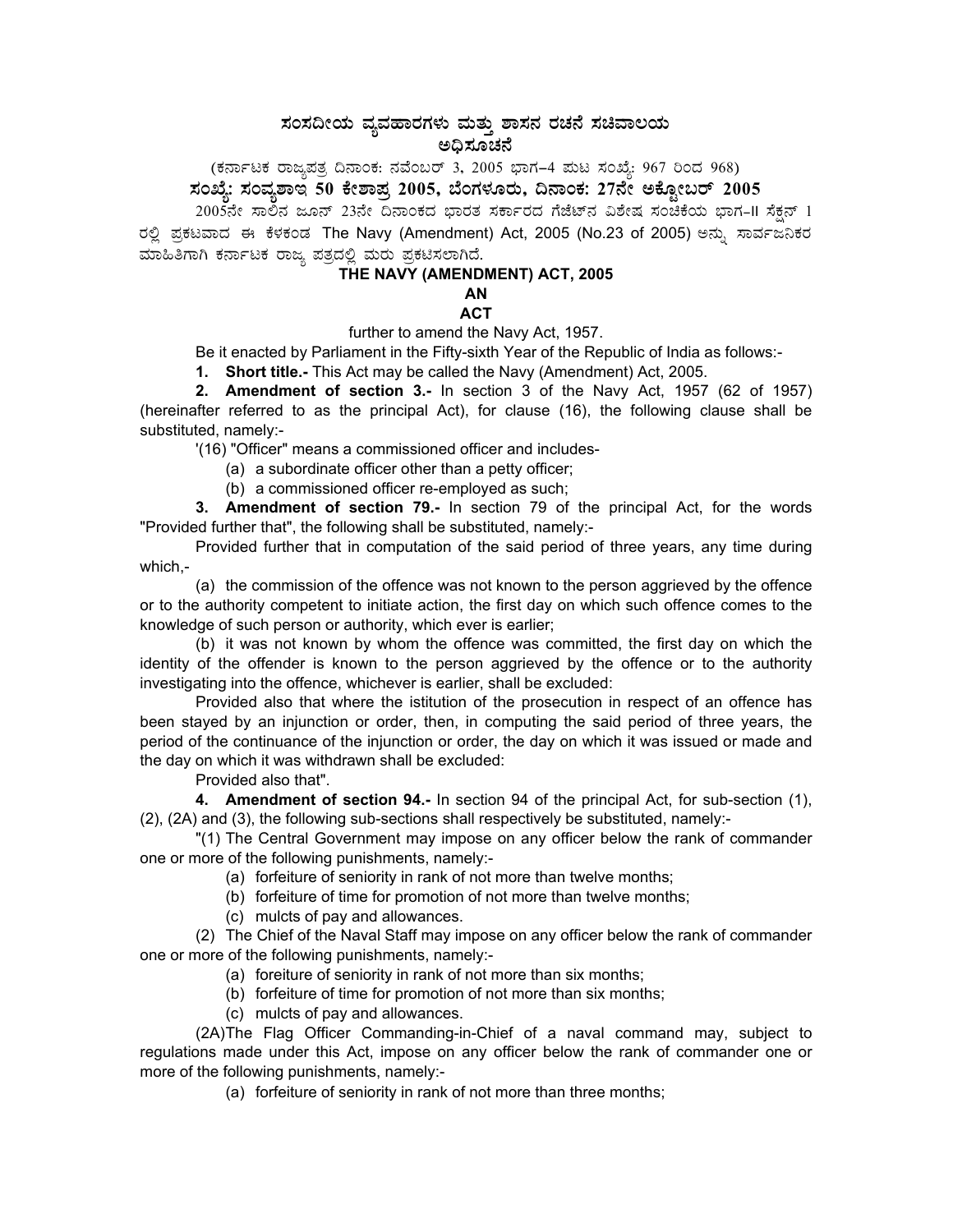- (b) forfeiture of time for promotion of not more than three months;
- (c) severe reprimand or reprimand;
- (d) mulcts of pay and allowances.

(3) The commanding officer of a ship may, subject to regulations made under this Act, impose on any subordinate officer one or more of the following punishments, namely:-

- (a) forfeiture of seniority in rank of not more than three months;
	- (b) forfeiture of time for promotion of not more than three months;
- (c) mulcts of pay and allowances.".

**5. Amendment of section 133.-** In section 133 of the princial Act, for sub-section (6), the following sub-section shall be substituted, namely:-

"(6) Any document purporting to be a report, under the hand of-

- (a) any Chemical Examiner or Assistant Chemical Examiner to the Government;
- (b) the Chief Inspector of Explosives;
- (c) the Director of Finger Print Bureau;
- (d) the Director of Haffkeine Institute, Bombay;

(e) the Director, Deputy Director or Assistant Director of a Central Forensic Science Laboratory or a State Forensic Science Laboratory;

(f) the Serologist to the Government,

upon any matter or thing duly submitted to him for examination or analysis, may be used as evidence in any proceeding under this Act.".

**6. Amendment of section 151.-** In section 151 of the principal Act,-

(a) in sub-section (1), for the words, brackets and figure "sub-section (2)", the words, brackets and figures "sub-sections (2) and (3)" shall be substituted;

(b) after sub-section (2), the following sub-section shall be inserted, namely:-

"(3) Whenever any offender is sentenced by a court-martial to a term of imprisonment, in pursuance of this Act, not being imprisonment in default of payment of fine, the period spent by him in civil or naval custody during investigation, inquiry or trial of the same case, and before the date of order of such sentence, shall be set off against the terms of imprisonment imposed upon him, and the liability of such offender to undergo imprisonment on such order of sentence shall be restricted to the remainder, if any, of the term of imprisonment imposed upon him.".

**7. Amendment of section 163.-** In section 163 of the principal Act, in sub-section (1), clause (e) shall be omitted.

**8. Insertion of new section163A.-** After section 163 of the principal Act, the following section shall be inserted, namely:-

**"163A. Provision relating to parole.-** Where any person is tried under the provisions of this Act, the Central Government or the Chief of the Naval Staff or the Flag Officers Commanding-in-Chief of the Naval Commands may in the case of conviction either with or without conditions release the person on parole.".

**9. Amendment of section 176.-** In section 176 of the principal Act, in clause (b), for the words "ten thousand rupees in value", the words "the prescribed amount not exceeding rupees one lakh in value" shall be substituted.

**10. Amendment of section 184.-** In section 184 of the principal Act, in sub-section (2), after clause (q), the following clause shall be inserted, namely:-

"(qa) the amount required to be prescribed under clause (b) of section 176,".

**11. Omission of Chapter XXII.-** Chapter XXII of the principal Act and the heading relating thereto shall be omitted.

ಕರ್ನಾಟಕ ರಾಜ್ಯಪಾಲರ ಆದೇಶಾನುಸಾರ ಮತ್ತು ಅವರ ಹೆಸರಿನಲ್ಲಿ,

ಕೆ. ನೀಲಕಂಠಾಚಾರ್

ಸಹಾಯಕ ಪ್ರಾರೂಪಕಾರ ಮತ್ತು ಪದನಿಮಿತ್ತ

PR-198